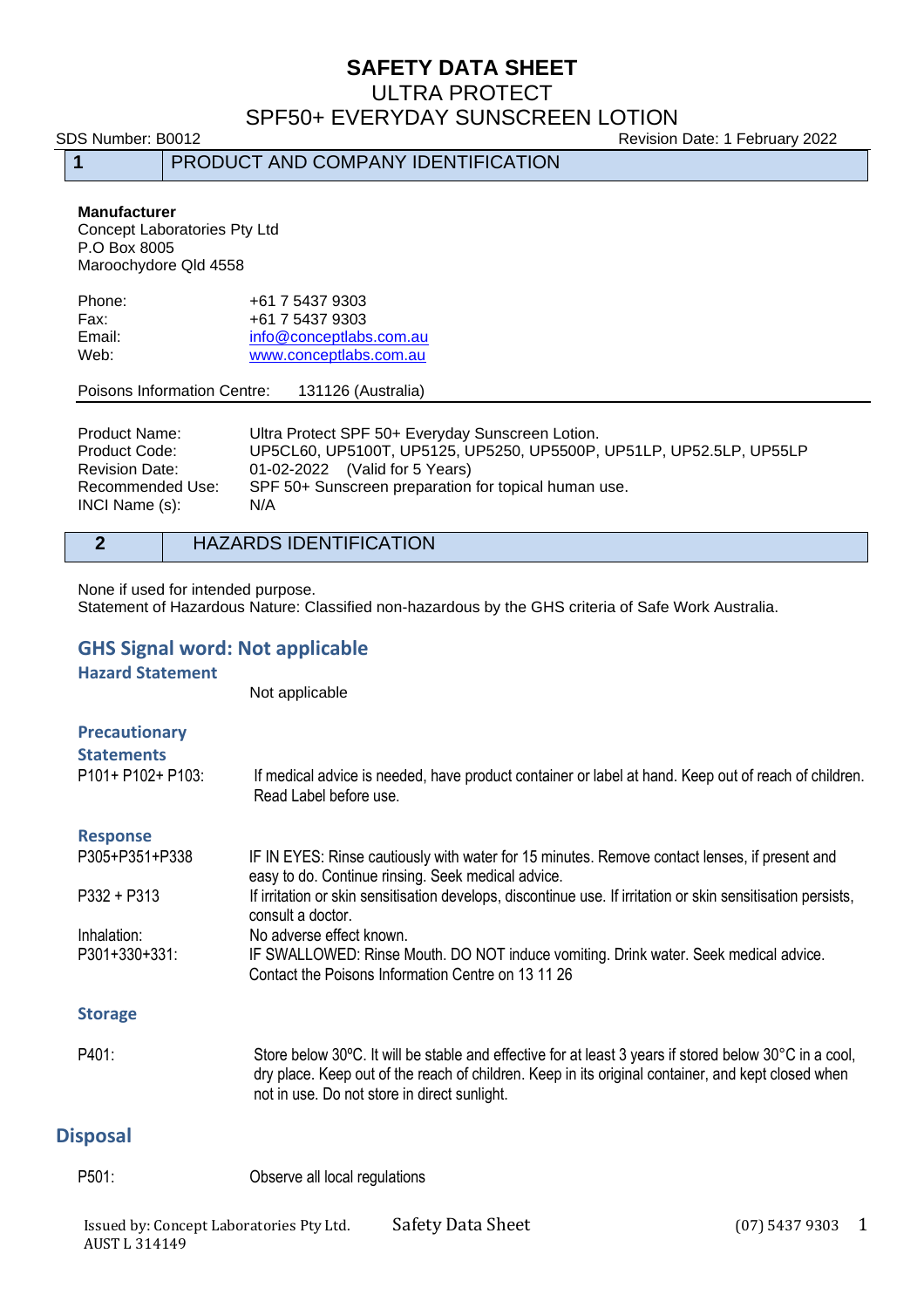#### ULTRA PROTECT

# SPF50+ EVERYDAY SUNSCREEN LOTION

SDS Number: B0012 Revision Date: 1 February 2022

|                      | 3                 | COMPOSITION / INFORMATION ON INGREDIENTS                                                       |                                                         |                                            |
|----------------------|-------------------|------------------------------------------------------------------------------------------------|---------------------------------------------------------|--------------------------------------------|
|                      | <b>ACTIVES</b>    | Ingredients:<br>Homosalate<br>Octocrylene<br>Octyl Salicylate<br>Butyl Methoxydibenzoylmethane | CAS#<br>118-56-9<br>6197-30-4<br>118-60-5<br>70356-09-1 | $%$ (w/w)<br>10.00<br>8.00<br>5.00<br>4.00 |
| <b>PRESERVATIVES</b> |                   | Phenoxyethanol                                                                                 | 9004-78-8                                               | 1.00                                       |
|                      |                   | Benzyl Alcohol                                                                                 | $100 - 51 - 6$                                          | 1.00                                       |
|                      | <b>EXCIPIENTS</b> | Non Hazardous Cream Base                                                                       | N/A                                                     | To 100%                                    |

### **4** FIRST AID MEASURES

| Inhalation:             | Not normally required, no adverse affect known.                                                 |
|-------------------------|-------------------------------------------------------------------------------------------------|
| <b>Skin Contact:</b>    | Not normally required, if so, rinse skin or shower with water.                                  |
|                         | If irritation or skin sensation develops discontinue use.                                       |
|                         | If irritation or skin sensation persists, consult a doctor.                                     |
| <b>Eye Contact:</b>     | Immediately flush eyes with large amounts of water for at least 15 minutes, lifting             |
|                         | eyelids occasionally to facilitate irrigation. Seek Medical Advice.                             |
| Ingestion:              | DO NOT induce vomiting. Drink plenty of water. Rinse mouth thoroughly with water until no taste |
|                         | remains. If poisoning occurs seek medical attention immediately. For advice, contact Poisons    |
|                         | Information Centre: 131126.                                                                     |
| <b>Additional info:</b> | In case of discomfort or irritation discontinue use. If necessary consult a physician.          |
|                         | Advice to doctor: Treat symptomatically.                                                        |

### **5** FIRE FIGHTING MEASURES

**Hazchem Code:** None allocated **Extinguishing Media:** N/A **Hazardous Decomposition Products:** N/A **Advice for Firefighters:** N/A

#### **6** ACCIDENTAL RELEASE MEASURES

| <b>Emergency</b> |                                                                                                                                                                                                                  |
|------------------|------------------------------------------------------------------------------------------------------------------------------------------------------------------------------------------------------------------|
| Procedure:       | N/A                                                                                                                                                                                                              |
| Environmental    |                                                                                                                                                                                                                  |
| precautions:     | N/A                                                                                                                                                                                                              |
| Spills/Clean up: | This product is sold in small packages therefore the accidental release is not usually cause for concern.<br>Slippery when spilled. Collect and dispose of spilled material per local regulations. Wash away any |
|                  | remnants with warm water and detergent.                                                                                                                                                                          |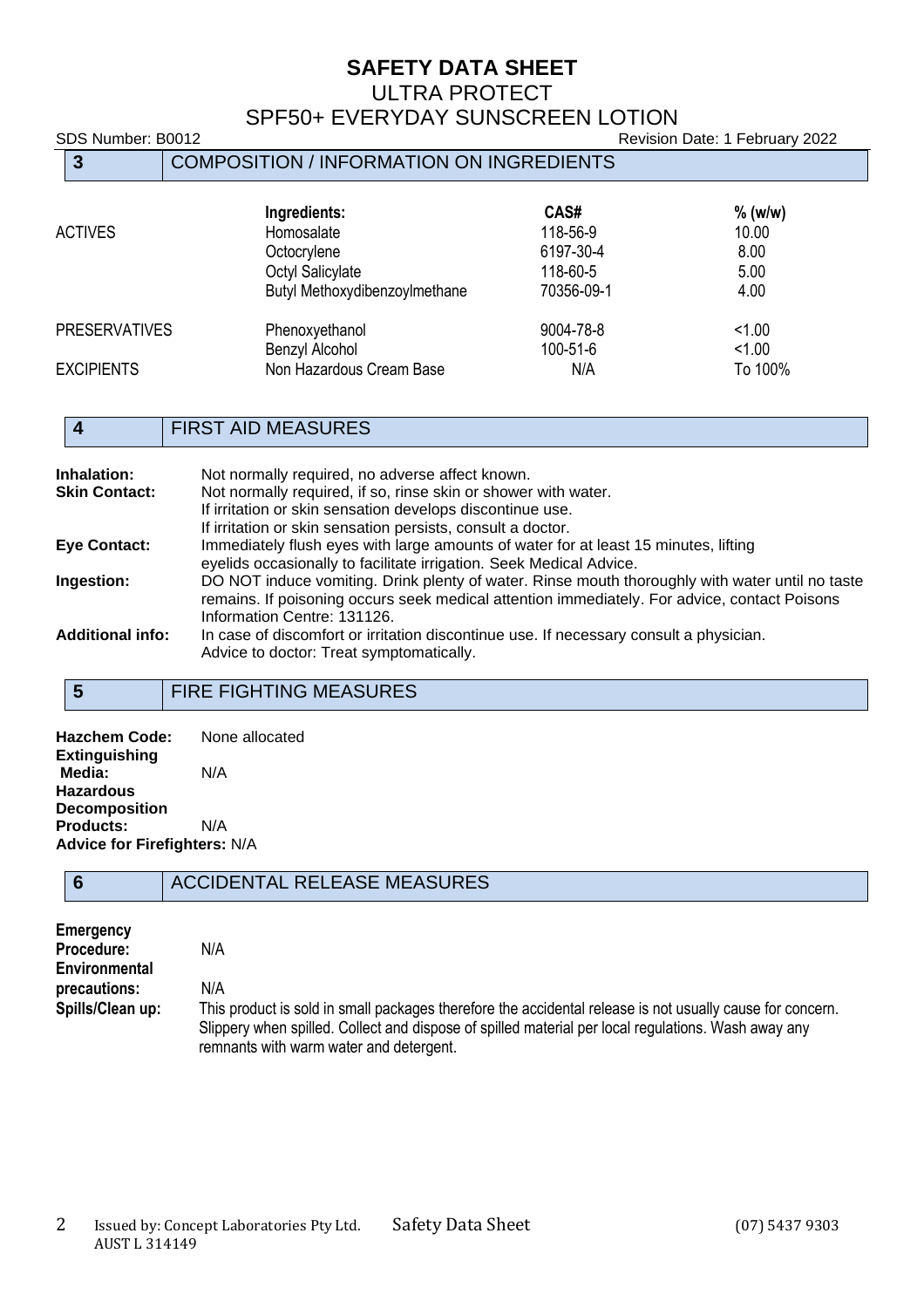ULTRA PROTECT

SPF50+ EVERYDAY SUNSCREEN LOTION

SDS Number: B0012 Revision Date: 1 February 2022 **7** HANDLING AND STORAGE

# **Handling**

**Precautions:** Avoid contact with eyes and ingestion. If mold has formed, do not use, dispose in garbage.<br>**Storage:** Store in cool. drv. well-ventilated area. Store below 30°C. Product is not defined as a dange **Storage:** Store in cool, dry, well-ventilated area. Store below 30◦C. Product is not defined as a dangerous good. It will be stable and effective for at least 3 years if stored below 30°C in a cool, dry place out of the reach of children it its original container, and kept closed when not in use. Do not store in direct sunlight. Handle with care and avoid spillage on the floor (slippage).

#### **8** EXPOSURE CONTROL/PERSONAL PROTECTION

**Exposure Controls:** Not required

**Engineering Controls:** Not required.

**Personal Protection:** Keep out of reach of children. Avoid contact with eyes. Discontinue use if irritation or skin sensitisation develops. Seek medical advice if skin sensitisation persists.

### **9** PHYSICAL AND CHEMICAL PROPERTIES

**Physical State @20<sup>°</sup><sup>C</sup> Lotion <b>CON** CONSIDER **Spec. Gravity:** N/A **Appearance/Colour:** White to Off-White **Viscosity:** 15,000 - 75,000 cPs **Water Solubility:** Not Dispersable **pH:** 5.2-6.4 **Melting/Boiling Point:** 100℃ **Flash Point:** N/A **Reactivity:**

#### **10** STABILITY AND REACTIVITY

| <b>Chemical Stability:</b><br><b>Conditions to Avoid:</b> | Product is stable under normal conditions of use.<br>High temperatures (store below 30°C) and direct sunlight.<br>Protect against physical damage. |
|-----------------------------------------------------------|----------------------------------------------------------------------------------------------------------------------------------------------------|
| Hazardous                                                 |                                                                                                                                                    |
| <b>Decomposition:</b>                                     | N/A                                                                                                                                                |
| Hazardous Reactions:                                      | Will not occur.                                                                                                                                    |

#### **11** TOXOLOGICAL INFORMATION

# **HEALTH EFFECTS**

**Ingestion:** No Data available. Considered an unlikely route of entry in commercial/industrial environments. **Eye Irritation** May cause eye irritation. Avoid contact with eyes. **Skin Irritation:** May cause skin irritation, however this product has been shown NOT to illicit an irritative response when tested on human subjects during SPF testing. **Inhalation:** None Known. **Skin sensitisation:** None Known.

**Chronic Health Effects:** No data available on long term effects of this product.